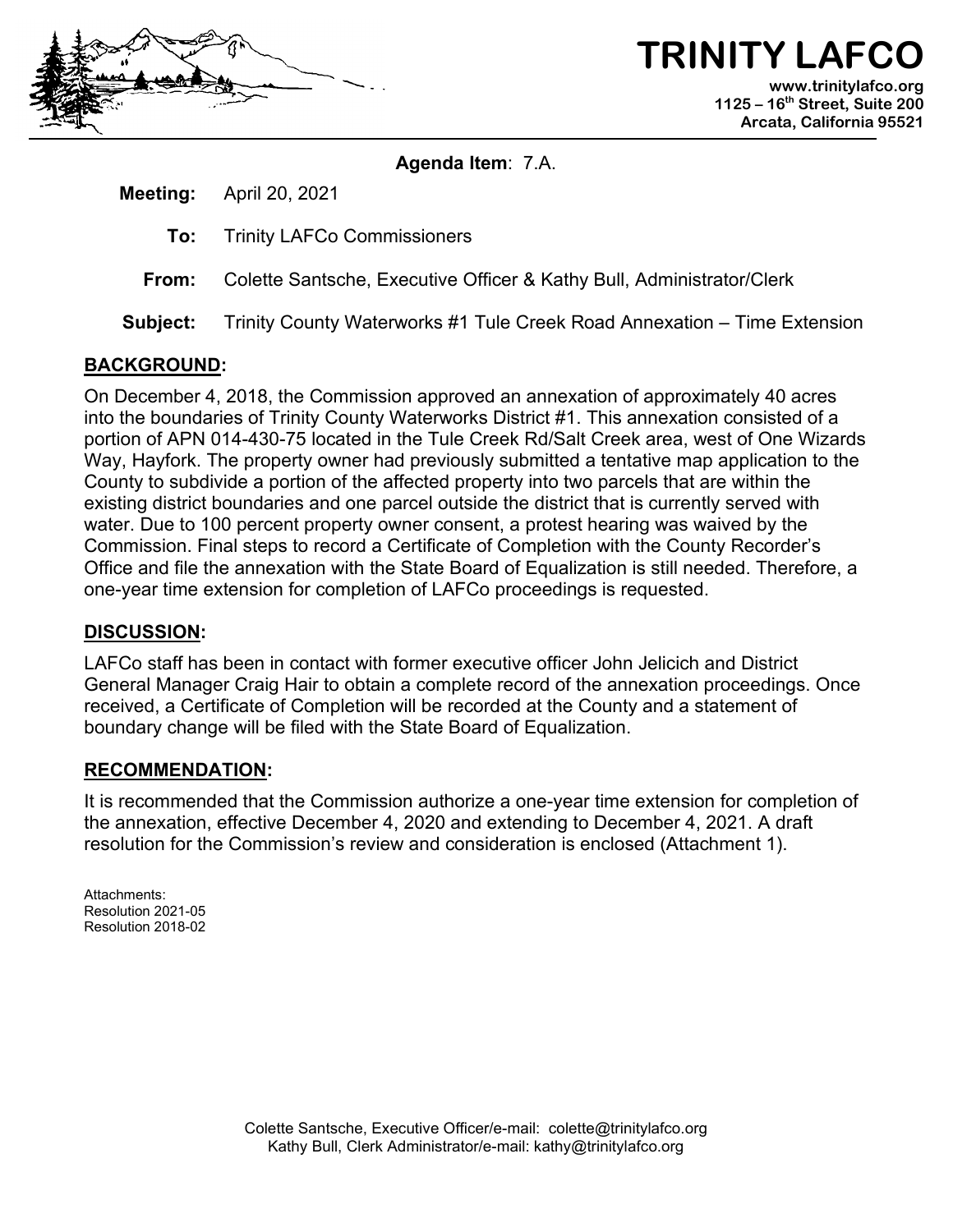



# **RESOLUTION NO. 2021-05**

### **AUTHORIZING A ONE YEAR TIME EXTENSION FOR THE TRINITY COUNTY WATERWORKS DISTRICT #1 TULE CREEK ROAD ANNEXATION**

**WHEREAS**, on December 4, 2018, the Trinity Local Agency Formation Commission, hereinafter referred to as the "Commission," approved the Trinity County Waterworks District #1 Tule Creek Road Annexation (Resolution No. 18-02); and

**WHEREAS**, Government Code Section 57001 requires that a Certificate of Completion be recorded within one year unless extended by LAFCo; and

**WHEREAS**, the Commission previously approved a one year time extension effective December 4, 2019 through December 4, 2020; and

**WHEREAS**, an additional time extension is necessary to record a Certificate of Completion with the County Recorder's Office and file a Statement of Boundary Change with the State Board of Equalization.

**NOW, THEREFORE, BE IT RESOLVED** by the Commission as follows:

- 1. The time extension for the above referenced reorganization is hereby approved, effective December 4, 2020.
- 2. The time frame for completion of terms and conditions and for recording a Certificate of Completion is hereby extended to December 4, 2021.
- 3. All provisions, terms and conditions of LAFCo Resolution No. 18-02 shall remain in effect.

**PASSED AND ADOPTED** at a regular meeting of the Trinity Local Agency Formation Commission on the  $20<sub>th</sub>$  day of April 2021, by the following roll call vote:

AYES: NOES: ABSENT: ABSTAIN:

ATTEST: APPROVED:

\_\_\_\_\_\_\_\_\_\_\_\_\_\_\_\_\_\_\_\_\_\_\_\_\_\_ \_\_\_\_\_\_\_\_\_\_\_\_\_\_\_\_\_\_\_\_\_\_\_\_\_\_\_\_ Kathy Bull **Kathy Bull** Keith Groves Administrator/Clerk Chair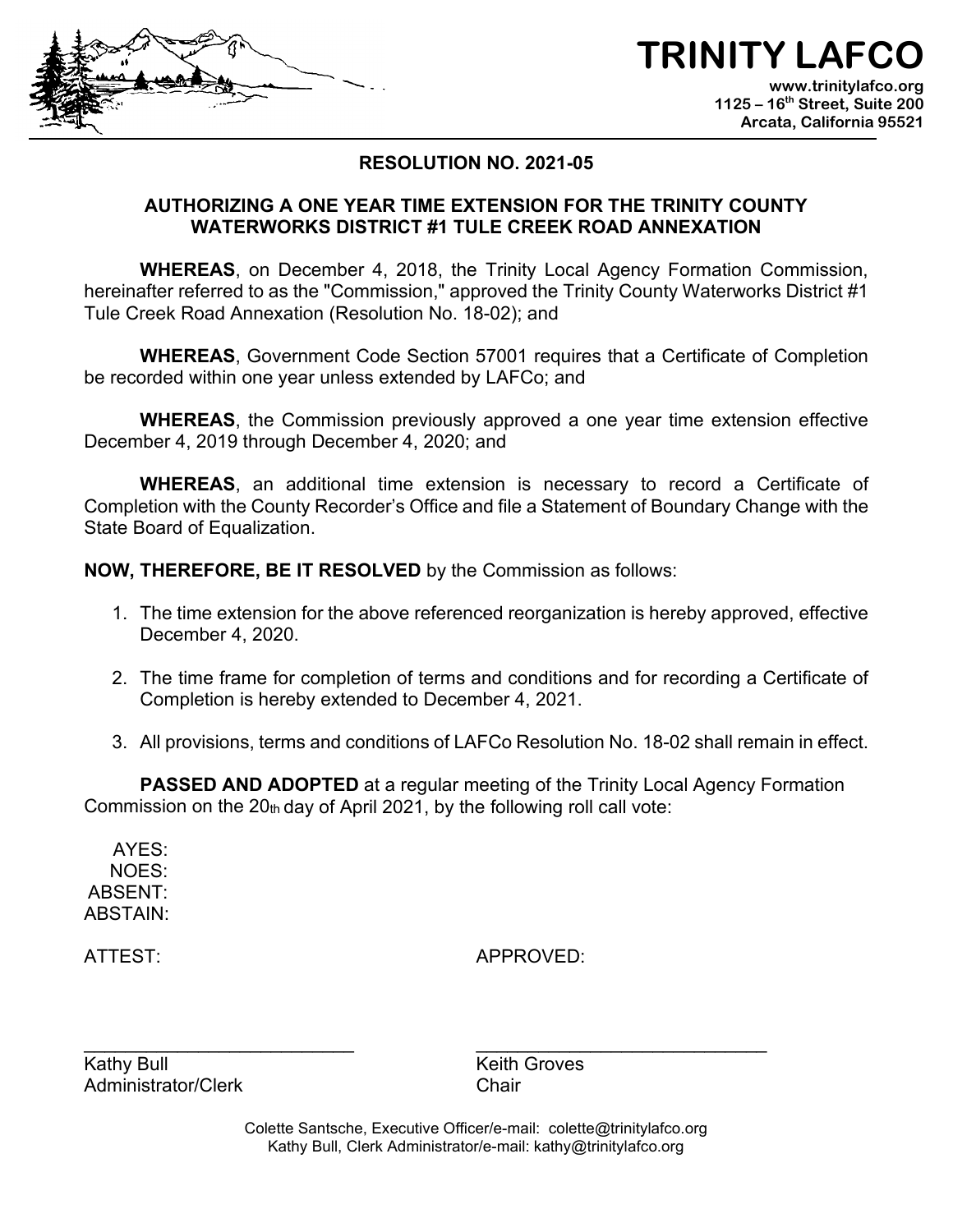#### TRINITY LOCAL AGENCY FORMATION COMMISSION

# STATE OF CALIFORNIA

### 4<sup>TH</sup> DAY OF DECEMBER, 2018

#### RESOLUTION NO. LAFCO-18-02

#### RESOLUTION APPROVING THE "TULE CREEK ROAD" ANNEXATION TO TRINITY COUNTY WATERWORKS DISTRICT #1 (File # LAF-18-01)

The following Resolution is now offered and read:

WHEREAS, a proposal for the annexation of certain territory to the Trinity County Waterworks District #1 in the County of Trinity has been filed with the Executive Officer of this Commission pursuant to Title 5, Division 3, commencing with Section 56000 of the Government Code; and

WHEREAS, the proposal is for the annexation of approximately 38.58 acres; and

WHEREAS, the proposal is for the annexation of an area on Tule Creek Road consisting of a 38.58 portion of one parcel (por. APN: 014-430-75); the result of the annexation is to include all of APN: 014-430-75 (approx. 53.9 acres), currently separated by a tax area boundary along the common line between Sections 10 and 11, T.31.N, R.12 W., MDB&M, into the district; and

WHEREAS, the Executive Officer has reviewed the proposal and prepared a report, including his recommendation thereon, the proposal and report having been presented to and considered by this Commission; and

WHEREAS, this Commission called for and held a public hearing on the proposal on December 4, 2018 and at the hearing this Commission heard and received all oral and written protests, objections and evidence which were made, presented or filed, and all persons present were given an opportunity to hear and be heard with respect to this proposal and the report of the Executive Officer; and

WHEREAS, the area to be annexed lies within the Sphere of Influence of the Trinity County Waterworks District #1, as amended by LAFCO resolution No. 15-02.

NOW, THEREFORE, BE IT RESOLVED AND ORDERED that the Trinity Local Agency Formation Commission does hereby determine as follows:

- 1. The proposal is approved without terms and conditions.
- 2. The boundaries of the annexation are hereby approved as described in Exhibit A (legal description) and Exhibit B (Map) attached hereto and by this reference incorporated herein.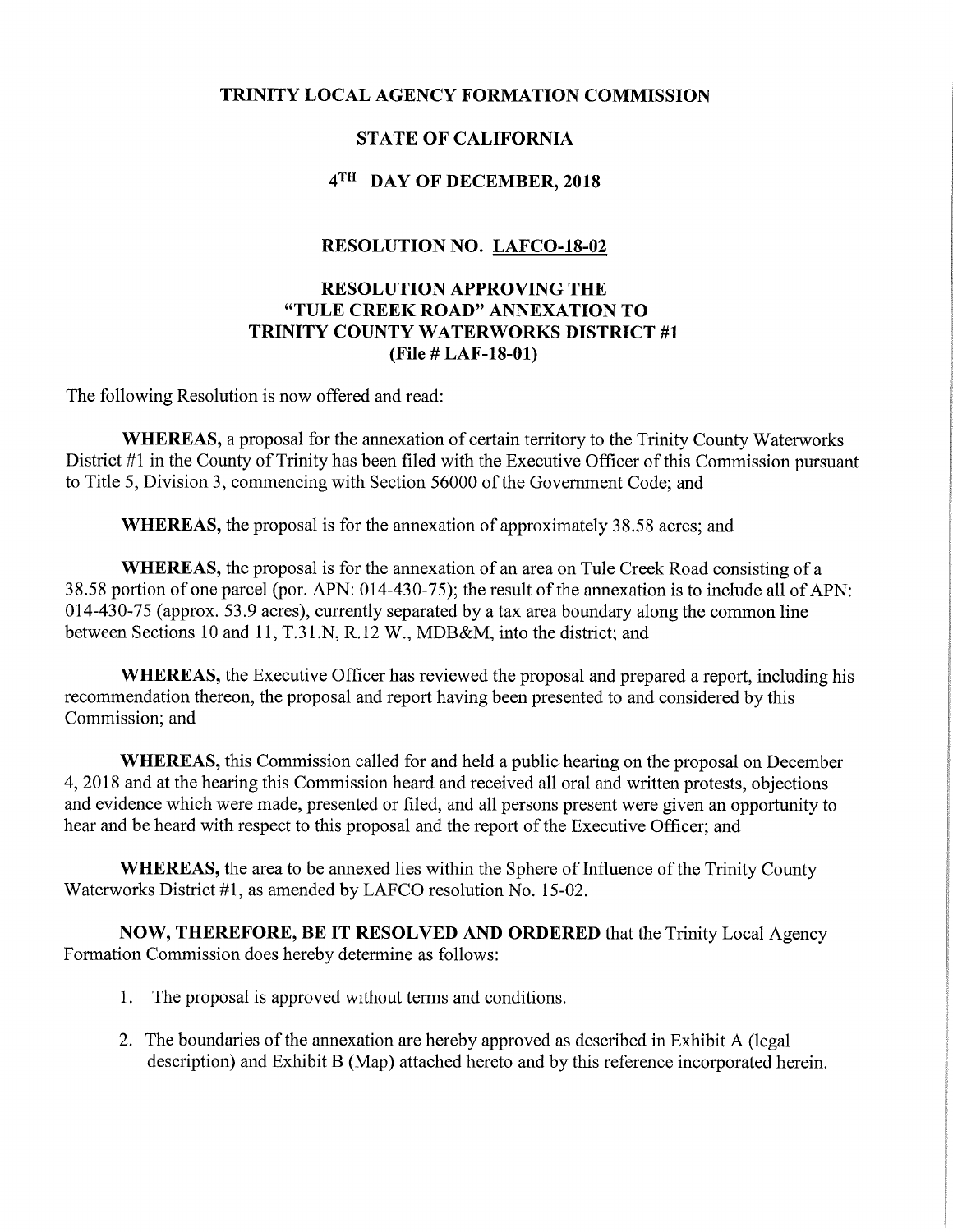- 3. The territory to be annexed includes approximately 38.58 acres, is found to be uninhabited, and is assigned the following distinctive short-term designation: "Tule Creek Road" Annexation to the Trinity County Waterworks District #1.
- 4. Conducting Authority proceedings (protest hearing) is waived pursuant to California Government Code, Section 56662(d) based on the following: 1) the territory is uninhabited; 2) the land owner contacted the district to initiate proceedings for annexation and consents to the annexation; 3) the Board of Directors of the Trinity County Waterworks District #1 adopted Resolution No. 04182017 to initiate the annexation application and has since expressed no opposition to the annexation.
- 5. The effective date of the annexation shall be the date that the Certificate of Completion is recorded with the Trinity County Recorder.
- 6. All subsequent proceedings in connection with this reorganization shall be conducted only in compliance with the approved boundaries set forth in the attachments and any terms and conditions specified in this resolution.
- 7. To the extent that there are disputes regarding the meaning or implementation of these terms and conditions, Trinity LAFCO shall resolve such disputes.
- 8. The Executive Officer is hereby authorized and directed to mail certified copies of this resolution as provided in Section 56853 of the Government Code.

Upon motion of Commissioner extending the seconded by Commissioner and on the following vote, to-wit:

AYES:

NOES:

ABSENT:

# ABSTAINING:

,/ The foregoing resolution is hereby adopted:  $\bigcup_{\mathcal{U}\neq\mathcal{U}}\bigcup_{\mathcal{U}}\bigcup_{\mathcal{U}}\bigcup_{\mathcal{U}}\bigcup_{\mathcal{U}}\bigcup_{\mathcal{U}}\bigcup_{\mathcal{U}}\bigcup_{\mathcal{U}}\bigcup_{\mathcal{U}}\bigcup_{\mathcal{U}}\bigcup_{\mathcal{U}}\bigcup_{\mathcal{U}}\bigcup_{\mathcal{U}}\bigcup_{\mathcal{U}}\bigcup_{\mathcal{U}}\bigcup_{\mathcal{U}}\bigcup_{\mathcal{$ 

Clarence Rose, Chair of the Trinity Local Agency Formation Commission, County of Trinity, State of California

ATTEST:

John Alan Jelicich, Trinity LAFCO Executive Officer, County of Trinity, State of California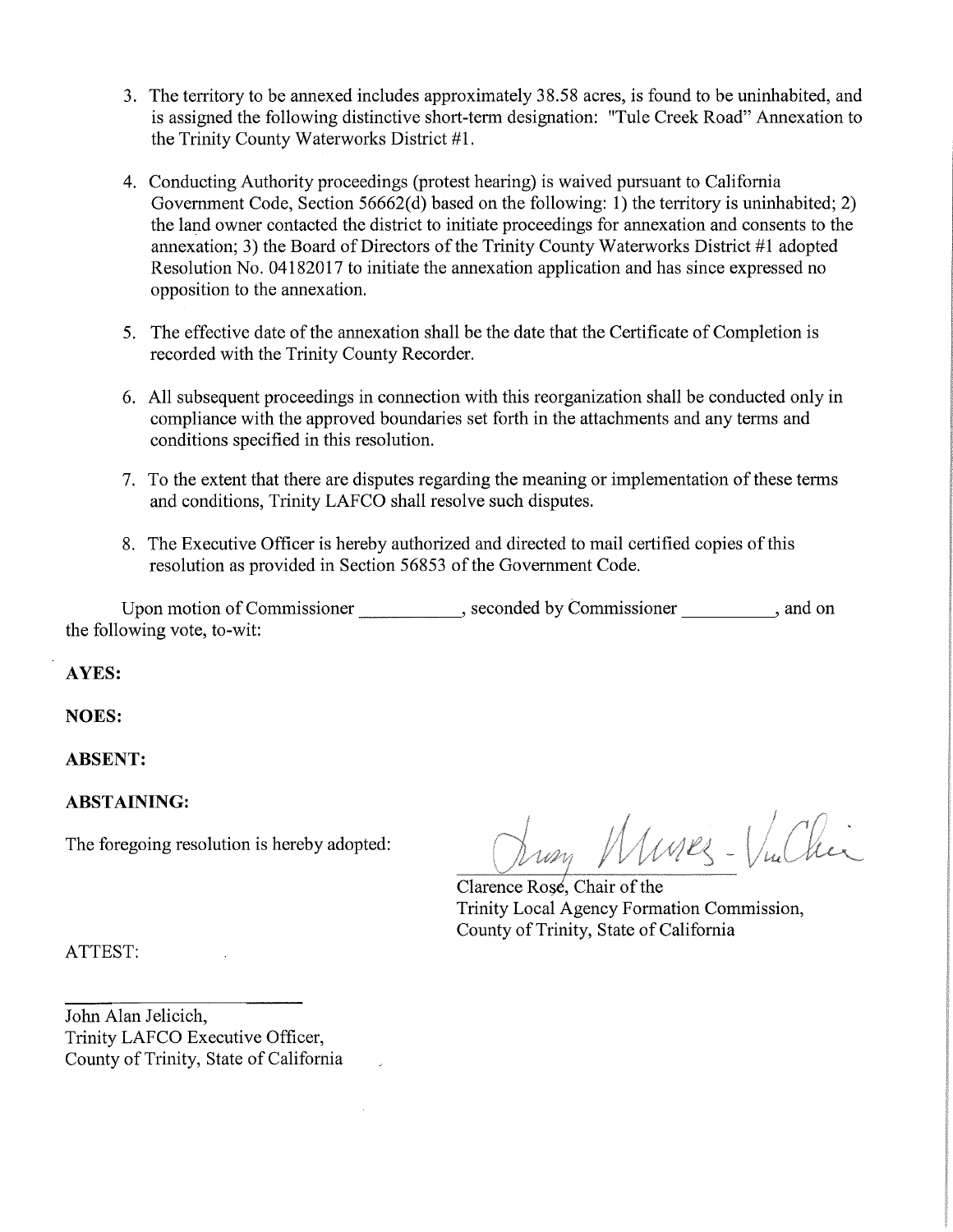ANNEX No.

TO

Trinity County Waterworks District No. 1

Salt Creek Annexation

DATE: March 1,2017

Being a portion of the Southeast ¼ of Section 10 and a portion of the Northwest ¼ of Section 15, T.31N., R.12W., M.D.B.&M. and more particularly described as follows:

Beginning at the Northeast Corner of said Section 10 and shown on that certain Parcel Map for A.A. Emmerson, Ida Emmerson and Sierra Pacific Industries and recorded in the Trinity County Recorders Office in Book 18 of Maps and Surveys, at page 183 and being the true point of beginning of the herein described parcel:

- 1. Thence S 0° 19' 01"W along the east line of said Section 10 for a distance of 1051.03 feet to a point on the south line that certain lot line adjustment, certificate NO. P-07-51 recorded November, 20, 2007, as instrument NO. 200704716 Official Records.
- 2. Thence S 87° 36'39" W along said south line for a distance of 126.46 feet;
- 3. Thence continuing along said south line S 1°12'04" E for a distance of 300.14 feet;
- 4. Thence continuing along said south line S 51°38'03" W for a distance of 662.41 feet to the end of said south line, said point also being the Southwest corner of the remainder parcel sown on said Emmerson Parcel Map;
- 5. Thence N 38°21'57" W for a distance of 924.23 feet;
- 6. Thence N 6°55'40" W for a distance of 220.82 feet;
- 7. Thence N 13°36'00" E for a distance of 282.69 feet;
- 8. Thence N 5°05'21" W for a distance of 219.82 feet to the beginning of a curve to the right and having a radius of 560 feet, the radial line at this point being S 63°47'13" E;
- 9. Thence along the arc of said curve through a central angle of 45°07'04" for an arc length of 440.97 feet;
- 10. Thence N 18°40'09" W for a distance of 15 feet to the beginning of a curve to the right and having a radius of 575 feet;
- 11. Thence along the arc of said curve through a central angle of 10°48'38" for an arc length of 108.33 feet to a point on the north line of said Southeast % of Section 10;
- 12. Thence N 89°24'42" E for a distance of 774.80 feet to the point of beginning and containing approximately acres 38.58 more or less.

EXHIBIT A

License expires 6-30-2017

 $m\perp$  /  $\perp$  $-$  Meshad  $+$  4)

Michael J,'Wines L.S. 5208